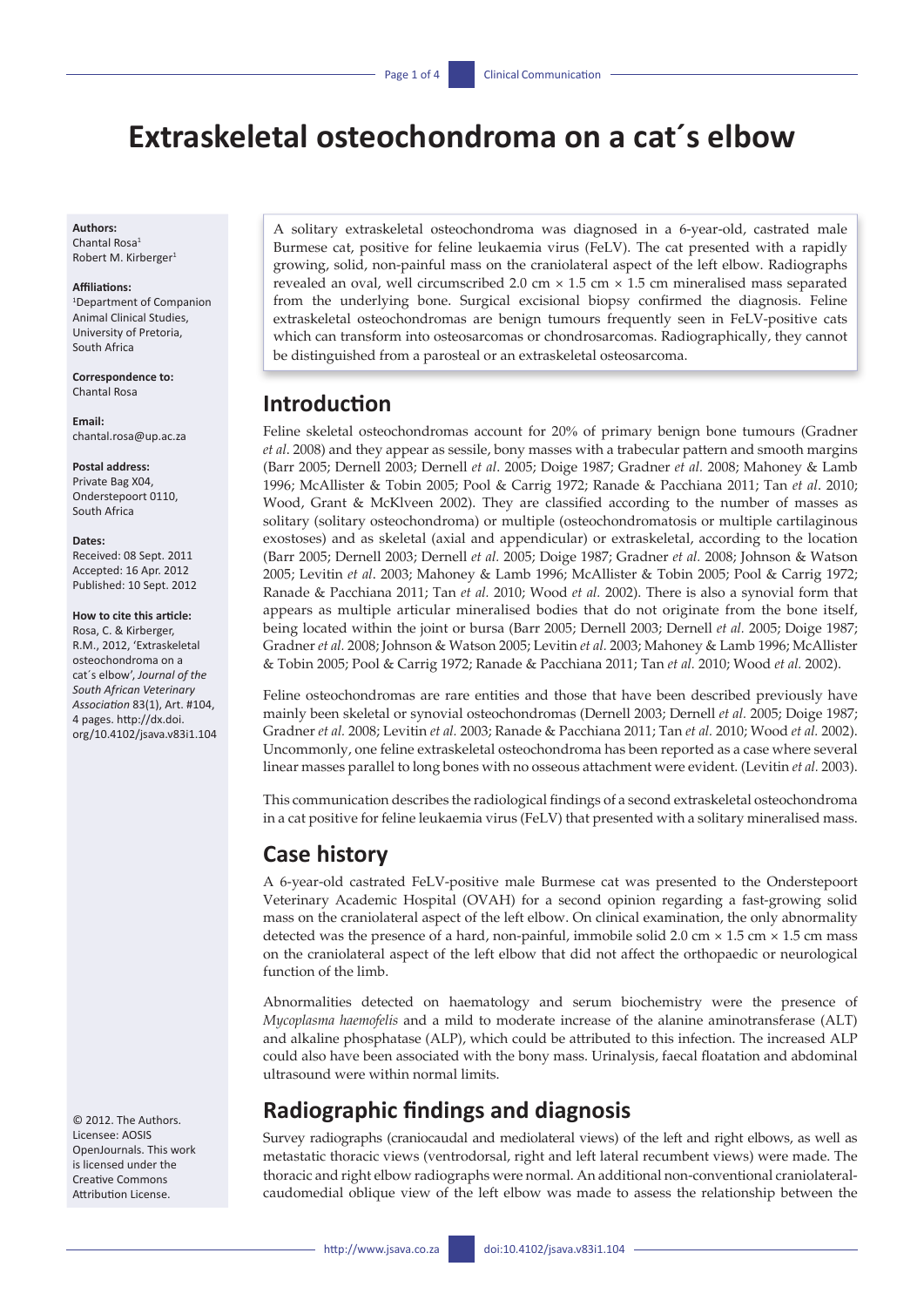mass and the adjacent bones. The beam was adjusted to be tangential to the mass.

The radiographs revealed an oval, well-marginated, 2.0 cm  $\times$  1.5 cm  $\times$  1.5 cm slightly irregular mineralised mass, with a trabecular pattern, cranio-lateral to the left elbow joint (Figure 1, Figure 2 and Figure 3). The mass was not attached to the underlying bones and had a mild associated soft tissue swelling (Figure 3). No osseous changes were present in the adjacent bones. Incidental flexor tendon origin dystrophic mineralisation (calcific tendinitis) was seen adjacent to the medial epicondyle (Figure 3). The radiographic findings were compatible with a juxta-articular mineralised mass. A parosteal osteosarcoma, extraskeletal osteosarcoma and an osteochondroma (solitary or synovial) were considered the main differential diagnoses. A less likely possibility was an extraskeletal chondrosarcoma.



**FIGURE 1:** Craniocaudal view of the left elbow of a cat positive for feline leukaemia virus. Note the presence of an oval, well-circumscribed mineralised mass craniolateral to the elbow joint.



**FIGURE 2:** Mediolateral view of the left elbow of a cat positive for feline leukaemia virus. The mineralised, well-circumscribed mass is seen dorsolaterally to the left elbow joint.

An excisional surgical biopsy of the mass was performed and the histopathology confirmed the mass to be an osteochondroma. Postoperative radiographs confirmed its complete excision. Four months after surgery there was no radiographic evidence of re-growth. Yet, one month later, the cat presented with another  $0.5 \text{ cm} \times 0.3 \text{ cm} \times 0.3 \text{ cm}$  mass in the exact same location and with the same clinical and radiographic characteristics as the original osteochondroma (Figure 4). This second mass was surgically removed and histopathology confirmed it to be an osteochondroma. Four months after the second surgery the tumour showed no signs of recurrence.

### **Ethical considerations**

This case report was written as a retrospective clinical case of a client-owned pet using data retrieved from the patient record system of the OVAH. The animal reported here was treated and housed according to the standard OVAH protocols for the management of client-owned pets. All diagnostic tests and treatments were performed as part of the routine work up and treatment of the patient. In other words, none of the tests and treatments were conducted for research purposes.

### **Discussion**

Radiographically, a feline extraskeletal osteochondroma is indistinguishable from a parosteal osteosarcoma, extraskeletal osteosarcoma and an extraskeletal chondrosarcoma, so histopathology is required to confirm the diagnosis (Gradner *et al.* 2008; Tan *et al.* 2010). All can appear in the appendicular soft tissues as bony structures that do not invade the adjacent cortical bone (Gradner *et al.* 2008; Heldmann & Wagner-Mann 2000; Tan *et al.* 2010).

Calcified structures associated with joints in the appendicular skeleton of dogs and cats can be normal anatomical structures or pathological processes (Mahoney & Lamb 1996). Radiographically, these calcifications are classified according to their position in relation to the joint. They are considered articular if they are within the joint, periarticular if attached or peripheral to it and juxta-articular, as in this case, if close to the joint but not involved in it (Mahoney & Lamb 1996). Diet, lifestyle, body condition, degenerative joint disease, FeLV status and neoplasia may play a role in the development of periarticular mineralised masses (Tan *et al.* 2010). A wide variety of conditions have been associated with these calcified bodies and guidelines to help in their interpretation have been published (Mahoney & Lamb 1996).

Primary bone tumours are rare in cats, accounting for 4.9% of all the feline tumours (Dernell 2003; Dernell *et al.* 2005; Doige 1987; Durham, Popovitch & Goldschmidt 2008). Of these, 67.0% – 90.0% are malignant (Dernell 2003; Dernell *et al.* 2005; Doige 1987; Durham *et al.* 2008). Of the feline malignant skeletal tumours, osteosarcoma is the most common (70.0% – 80.0%) (Dernell 2003; Dernell *et al.* 2005). Feline osteosarcomas can be classified as skeletal (medullary and parosteal) or extraskeletal (Dernell *et al.* 2005; Heldmann & Wagner-Mann 2000). The feline parosteal osteosarcoma arises from the periosteal connective tissue of the axial or appendicular systems, grows slowly and, only in the late stage of the disease, invades the cortical bones (Heldmann & Wagner-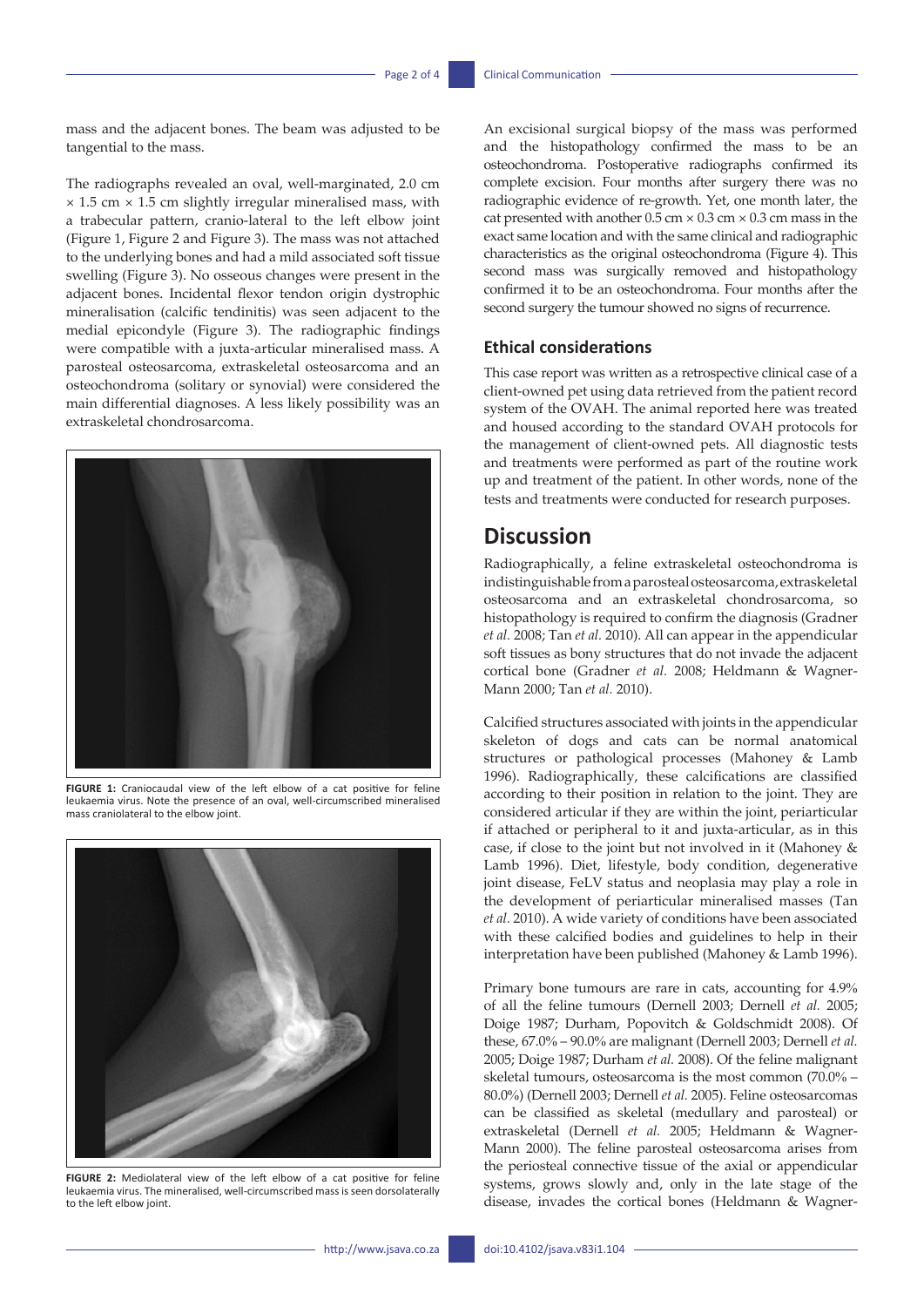Mann 2000), making it a differential diagnosis in the early stages for any soft tissue mineralised mass. Feline extraskeletal osteosarcomas account for 40.0% of all feline osteosarcomas and they have been reported in the mammary gland, eye and in other locations (Dernell *et al.* 2005; Heldmann & Wagner-Mann 2000). Another feline extraskeletal malignant tumour is chondrosarcoma, which is a rare soft tissue proliferation of malignant cells with chondroid differentiation (Romanucci *et al*. 2005). They have been reported more commonly in the extremities of cats but they can also occur extraskeletally (Durham *et al.* 2008; Johnson & Watson 2005; Romanucci *et al.* 2005; Shaw *et al*. 2009). Owing to the limited number of cases, it is not certain whether extraskeletal chondrosarcomas are more or less aggressive than the skeletal forms, although it is thought that it depends on the type and success of the therapeutic intervention (Durham *et al.* 2008; Romanucci *et al.* 2005; Shaw *et al.* 2009).



**FIGURE 3:** Craniolateral-caudomedial oblique view of the left elbow of a cat positive for feline leukaemia virus, clearly showing the mass as unattached to the bone. Calcification of the flexor tendon origin is also present and considered an incidental finding.



**FIGURE 4:** Craniocaudal view of the left elbow of a cat positive for feline leukaemia virus five months after initial presentation, showing local regrowth of the osteochondroma. Note the presence of the same radiographic characteristics as the initial osteochondroma.

In humans, osteochondromas are one of the most common benign bone tumours arising from bone (Malhotra *et al*. 2011). It is thought that they are caused by herniation of the growth plate and histologically they consist of a well-defined osseous mass with a trabecular pattern of bone formation and a cartilaginous hyaline cap (Malhotra *et al.* 2011). They are thought to be hereditary, having an autosomal dominant inherited form (Gunay *et al*. 2010). Soft tissue or extraskeletal osteochondromas are another form of osteochondroma in humans and they are thought to originate from the differentiation of mesenchymal cells of the soft tissues (Malhotra *et al.* 2011). Few cases have been reported arising in the hands, wrists, feet, knee, thigh, buttock and neck and they presented as gradually enlarging masses within the soft tissues that were painful if they impinged on adjacent structures (Malhotra *et al.* 2011). No cases have been reported of malignant transformation of human extraskeletal osteochondromas, possibly because they are excised before this transformation and marginal excision is curative (Malhotra *et al.* 2011).

In dogs, an extraskeletal osteochondroma has only been reported in the trachea (Cross, Tromblee & Miller 2007). More commonly, they are skeletal osteochondromas located at sites of endochondral ossification (physeal origin) that stop growing after skeletal maturity (Barr 2005; Gunay *et al.* 2010; Johnson & Watson 2005; McAllister & Tobin 2005).

The main differences in osteochondromatosis between cats and dogs and humans are the growth pattern and the pathogenesis. In cats, they continue growing, whilst in dogs and humans the growth stops at physeal closure (Gradner *et al.* 2008; Levitin *et al.* 2003; Tan *et al.* 2010). The pathogenesis of feline osteochondroma is presumed to be related to FeLV infection of periosteal fibroblasts (Dernell 2003; Dernell *et al.* 2005; Gradner *et al.* 2008; Levitin *et al.* 2003; Ranade & Pacchiana 2011; Tan *et al.* 2010; Wood *et al.* 2002). Viral particles morphologically similar to FeLV have been identified by electron microscopy in some cats, but immunodeficiency virus has not been implicated in this pathogenesis (Levitin *et al.* 2003). Approximately 20% of feline skeletal osteochondromas transform into osteosarcomas or chondrosarcomas (Gradner *et al.* 2008; Levitin *et al.* 2003; Ranade & Pacchiana 2011; Wood *et al.* 2002).

Cats with osteochondromas can present with various clinical signs related to the location and stage of the disease, as well as secondary compression of the adjacent tissues. Skeletal osteochondromas tend to cause lameness, pain and paresis resulting from compression of the neurological structures (Johnson & Watson 2005; Levitin *et al.* 2003; Ranade & Pacchiana 2011). The extraskeletal linear osteochondroma previously described also presented with these signs (Levitin *et al.* 2003). In this case, the only clinical abnormality present was the external mass.

### **Conclusion**

No effective treatment exists for feline osteochondromas because of the aetiology, but surgical excision with wide margins has been described as the treatment of choice in